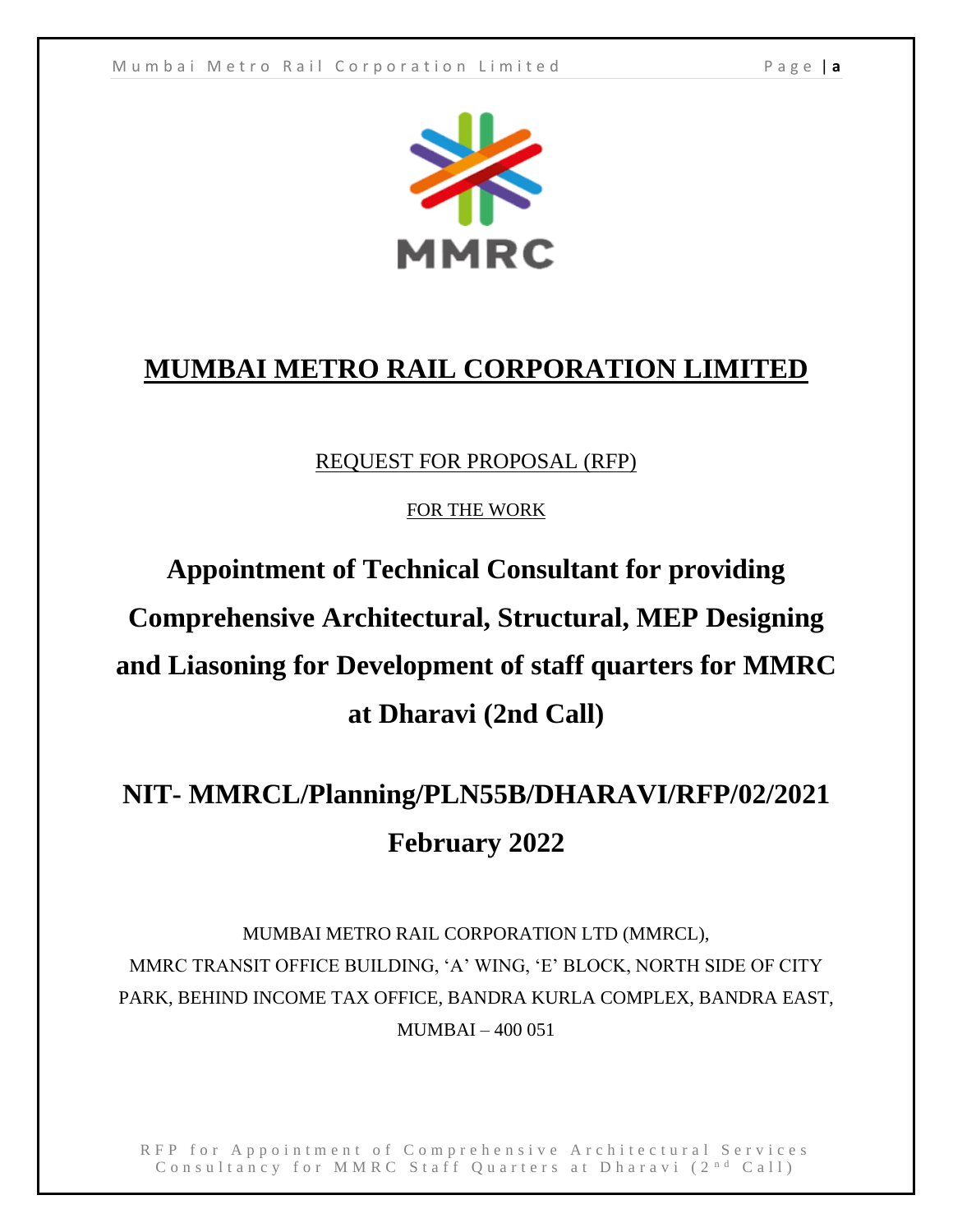## **DETAILED e-TENDER NOTICE REQUEST FOR PROPOSAL**

#### **MMRCL e-tendering portal: https://www.tenderwizard.com/MMRC**

- 1. Mumbai Metro Rail Corporation Ltd (MMRC) is a Joint Venture Company of Government of India and Government of Maharashtra established for implementing Mumbai Metro Line-3 (Colaba-Bandra-SEEPZ)
- 2. MMRC seeks the services of services of Technical Consultants for preparation of Architectural Designing, Structural, MEP designing and obtaining necessary approvals for Development of staff quarters for MMRC at Dharavi (CTS No. 343, 1/345, 1/346 of Dharavi Division). It includes preparation of plans for staff quarters, providing Architectural and Technical Services for planning, designing, structural designing, obtaining necessary approvals, supervising during construction etc. for the work etc.
- 3. The plots at cs.no. 343, 1/345, 1/346 are required for the construction of Dharavi Metro Station Entry/Exits, Ancillary building and Receiving Sub Station (RSS). Metro Line 3 is passing below road adjoining the plots. The total plot area under the possession of MMRC is 4805 sq.mt.
- 4. After accommodating the aforementioned Metro structures on above plots, land admeasuring 1155sq.m. is vacant and available for construction. It is intended to utilize development potential of above three plots on this vacant land to develop staff quarters for MMRC. The proposed construction should consist the planning for circulation space to the adjoining metro structures and staff quarters. The total BUA of appx. 8380sq.m. is envisaged for the proposed staff quarters on a buildable area of appx. 420 sq.mt.
- **5. Details of RFP:**

| S.             | Name of Work                                       | <b>Tender Processing Fee</b>  | <b>Contract Period</b> |
|----------------|----------------------------------------------------|-------------------------------|------------------------|
| N <sub>0</sub> |                                                    | (Excluding GST of 18%)        |                        |
|                |                                                    | 3                             | 4                      |
| Ι.             | 'Appointment of Technical Consultant for           | Rs. 10,000/-                  | 12 Months (including)  |
|                | providing Comprehensive Architectural,             | (Rupees Ten Thousand<br>Only) | 3 months of            |
|                | <b>Structural, MEP Designing and Liasoning for</b> |                               | intermittent services) |
|                | Development of staff quarters for MMRC at          |                               |                        |
|                | Dharavi $(2nd$ Call)'                              |                               |                        |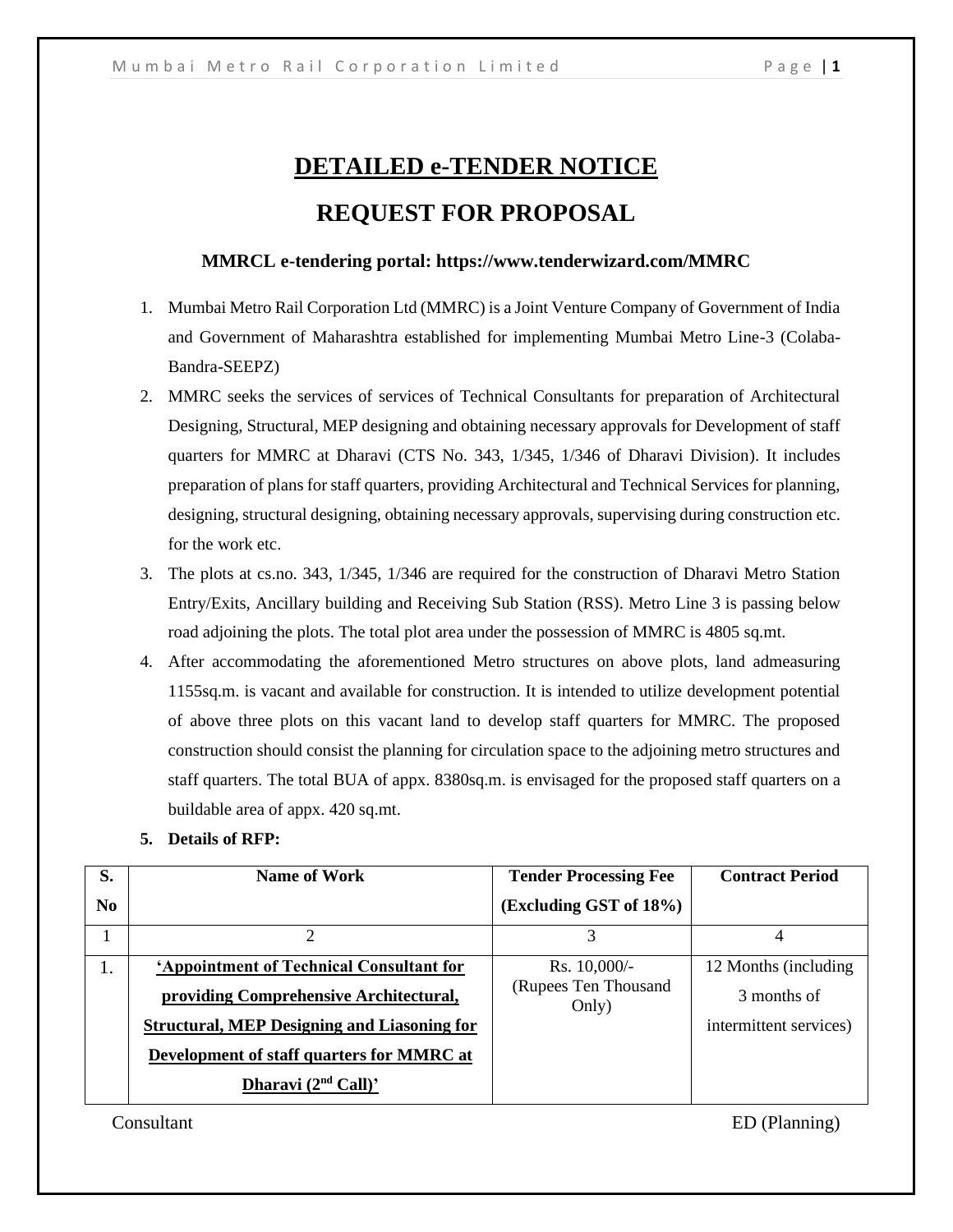#### **6. To be eligible, the Applicant entity should fulfil the following criteria:**

- i. The Consultant should have overall experience of minimum 10 years in providing Architectural, Structural, MEP and Liasoning works.
- ii. Experience of Comprehensive Architectural Consultancy, Structural and MEP designing and Liasoning for more than 2 completed projects of comparable size, complexity, and technical specialty. (Minimum 6,700 Sq.m. Built up area (BUA)) in the last 5 financial years.
- iii. 2 completed projects with minimum building height of 45m. or more in the last 5 financial years.
- iv. JV/ Consortium of not more than 2 individual firms shall be allowed and one of the members should be lead Partner. Each of the members of Consortium/JV should be a professional Firm/Company/LLP having a minimum of five years of continuous existence.
- v. For the single bidder or JV/ consortium of firms, combined annual average turnover for at least 2 Financial Years (FY) in the last 5 FY (FY 2016-17, 2018-18, 2018-19, 19-20, 20-21) should not be less than Rs. 80 lacs (For consultancy services of Architectural Consultancy/ Structural Designing/ MEP Works/ Liasoning works only). Should not be blacklisted/ terminated/ indulged in any kind of corruption
- vi. The Consultant/JV/ Consortium should not be associated with MMRC or in contract with MMRC for other consultancy services during the tenure of issuing of this tender
- vii. Certificate of satisfactory completion of similar works issued by competent officer not below the rank of Executive Engineer or owner of developer in case of private builder
- 7. To participate in MMRC e-tendering, prior to submitting any document, applicant is required to follow steps as mentioned below:
	- a. Before applying, all Applicants/Bidders must register in e-tendering portal [www.tenderwizard.com/MMRC](http://www.tenderwizard.com/MMRC.) . If required, there is a training guide "Vendor Manual" for online bidding process on the home page under Latest Circulars/manuals link. Following registration, a user-id and Password will be issued necessary for all login.
	- b. The applicant is required to apply for a class III **Digital Signature Certificate (DSC).** Digital Signature Certificate is obtainable from any of the authorized agencies of CCA (Controller of Certifying Authorities) or through our service provider M/s ITI Limited with a small fee. The fee is payable by Bidders to the authorized agency of CCA/ M/s ITI Limited.
	- c. Tenderers who are participating in e-tendering for the first time shall have to obtain User ID  $\&$ password from the above-mentioned portal.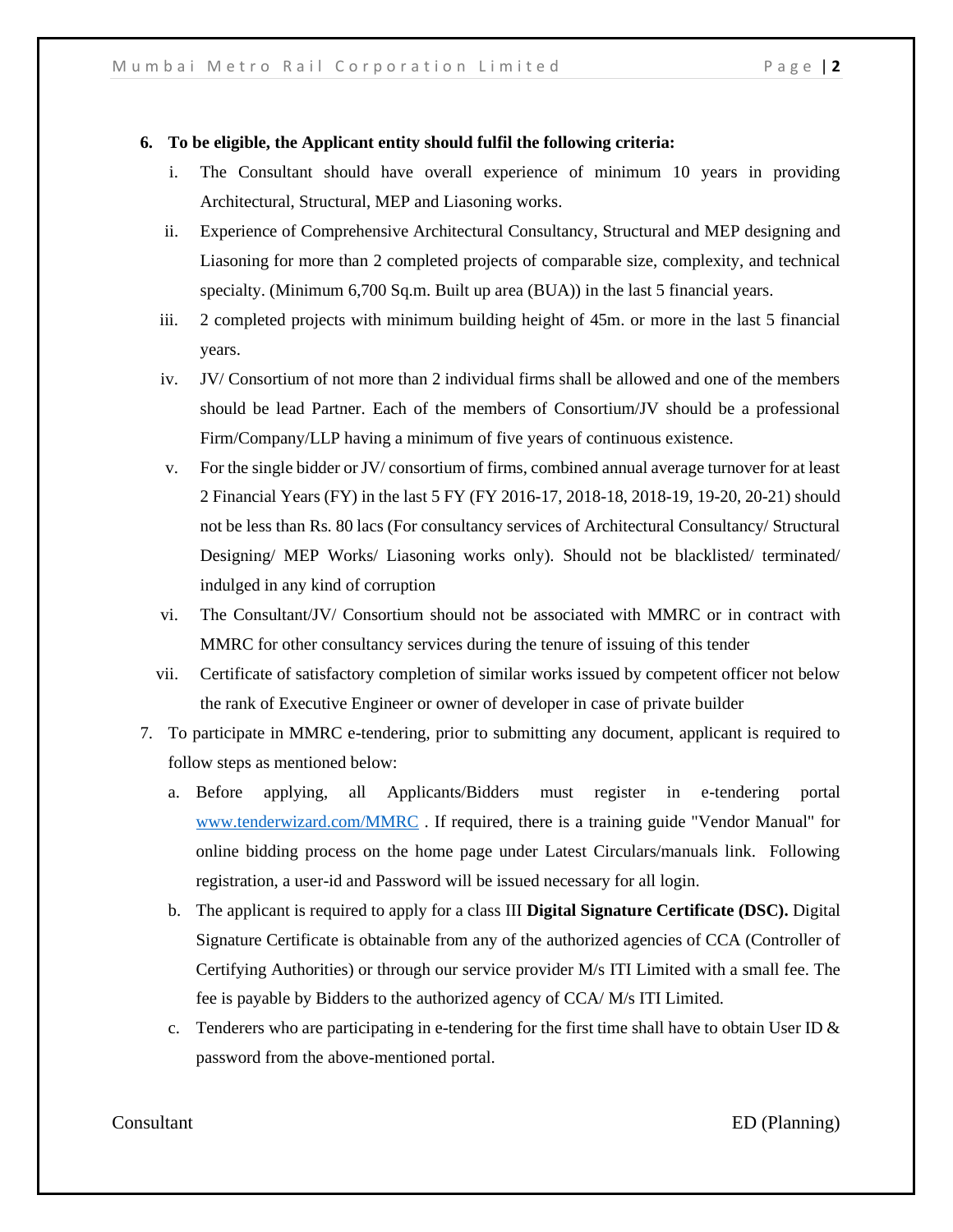- d. In case of any queries, Bidders may contact MMRC's e-tendering service desk at twhelpdesk358@gmail.com on any working day (Phone No. 89519 44383 & 79800 42472).
- e. RFP Document can be downloaded for reference purpose from the e-Tendering Portal of MMRC during the period mentioned in the tender notice. Interested Bidders have to make online payment of Rs. 10,000/- (Rupees Ten Thousand only) exclusive of GST (nonrefundable) as Tender Processing Fees using online payment gateway during bid preparation using Debit Card/Credit Card/Net-Banking. Tender Fee receipt can be system generated during bid preparation by the Bidder.
- f. The RFP shall be received online on above mentioned MMRC official e-Tendering portal and shall be opened on scheduled date and time.
- g. Validity period of the offer of the RFP will be 180 days from the date of submission of the financial bid of the e-Tender.
- h. Bidder should upload all documents in portable document format (.pdf) on above mentioned MMRC official e-Tendering portal  $&$  produce in original on request by MMRC at any stage from e-Tender opening.
- i. Awarded tenderer shall have to submit signed copy of tender manually to the department.
- j. If there is any amendment in the tender, the same shall be published on following MMRC's official e-Tender portals website:

| <b>MMRCL e-Tendering Portal:</b> | https://www.tenderwizard.com/MMRC |
|----------------------------------|-----------------------------------|
| <b>MMRCL Website:</b>            | https://www.mmrcl.com             |

- k. Joint Ventures of not more than 2 individual firms shall be allowed and one of the member should lead further.
- l. Right to reject any or all offers without assigning any reason thereof is reserved by MMRC.
- **m. Following is the tender schedule:**

| Sr. | <b>Tender Schedule</b>   | <b>Bidder Schedule</b>       | <b>Start Date &amp; Time</b> | <b>End Date &amp;</b> |
|-----|--------------------------|------------------------------|------------------------------|-----------------------|
| No. |                          |                              |                              | <b>Time</b>           |
| 1.  | <b>RFP</b> Authorization |                              | 21/02/2022                   | 14/03/2022            |
|     | and Publishing           |                              | $10:00$ hrs                  | $16:00$ hrs           |
| 2.  |                          | <b>RFP Document Download</b> | 21/02/2022                   | 14/03/2022            |
|     |                          |                              | $12:00$ hrs                  | 16:00 hrs             |
| 3.  |                          | <b>Bid Preparation and</b>   | 21/02/2022                   | 14/03/2022            |
|     |                          | Submission                   | $10:00$ hrs                  | $16:00$ hrs           |
| 4.  | Pre-Bid meeting          |                              | 25/02/2022                   | 25/02/2022            |
|     |                          |                              | $11:30$ hrs                  | $13:00$ hrs           |